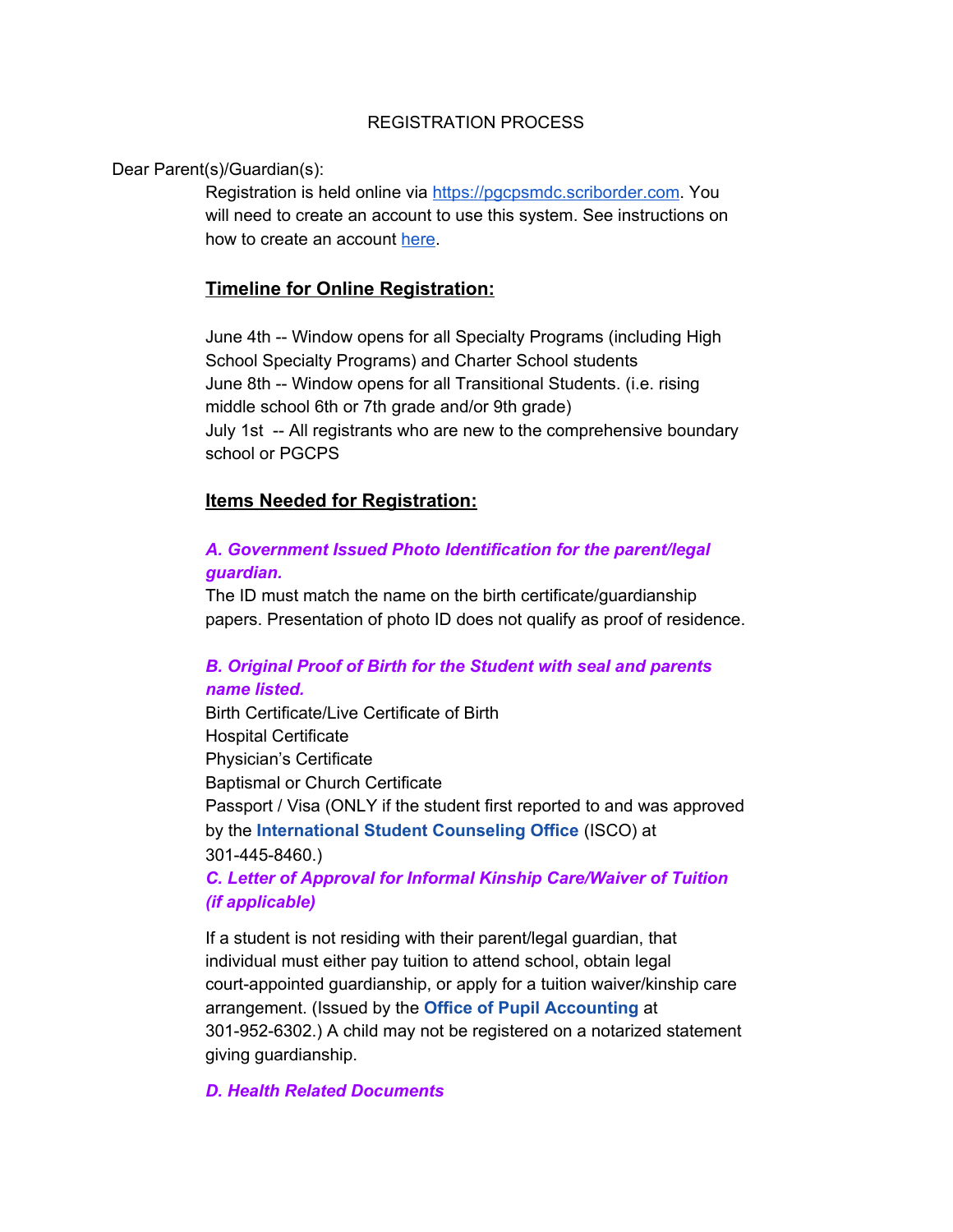Immunization record -The immunizations required before children can be admitted to school are diphtheria, pertussis (whooping cough – for children through age 6), tetanus, polio, rubeola (measles), rubella (3-day measles), mumps, and children in preschool through grade 10 must have varicella (chicken pox) and hepatitis B vaccines.

Regulations are as follows:

Require two doses of rubeola (measles) vaccine for kindergarten – twelfth grade students, with both doses given on or after the first birthday and separated by at least 30 days. One dose, given after the first birthday, is required for prekindergarten students; Require one dose of mumps, rubella, and varicella vaccines given on or after the first birthday. Physician documented history of chicken pox disease is acceptable in lieu of vaccination; Require Haemophilus influenza (HIB) and Prevnar (PCV7) vaccines for children in preschool programs.

Physical Examination -A physical examination is recommended for each child entering the Maryland Public School System for the first time. The examination must be performed within the period of nine months before school entry to six months after entry. The form is available at each school or can be accessed from the **Office of [School](https://www.pgcps.org/health-forms/) [Health](https://www.pgcps.org/health-forms/)** page.

Lead Screening Certificate -All newly enrolled students in prekindergarten through first grade must submit a form DHMH 4620 documenting that:

- 1) Blood lead testing was done; OR
- 2) The child has never lived in a targeted ZIP Code; OR
- 3) The parent has a religious objection to the testing

The documented tests should be at 12 months and 24 months of age. Two test results are required if the first test was done prior to 24 months of age. If the first test is done after 24 months of age, one test result is required. If there is a religious objection to the blood test, a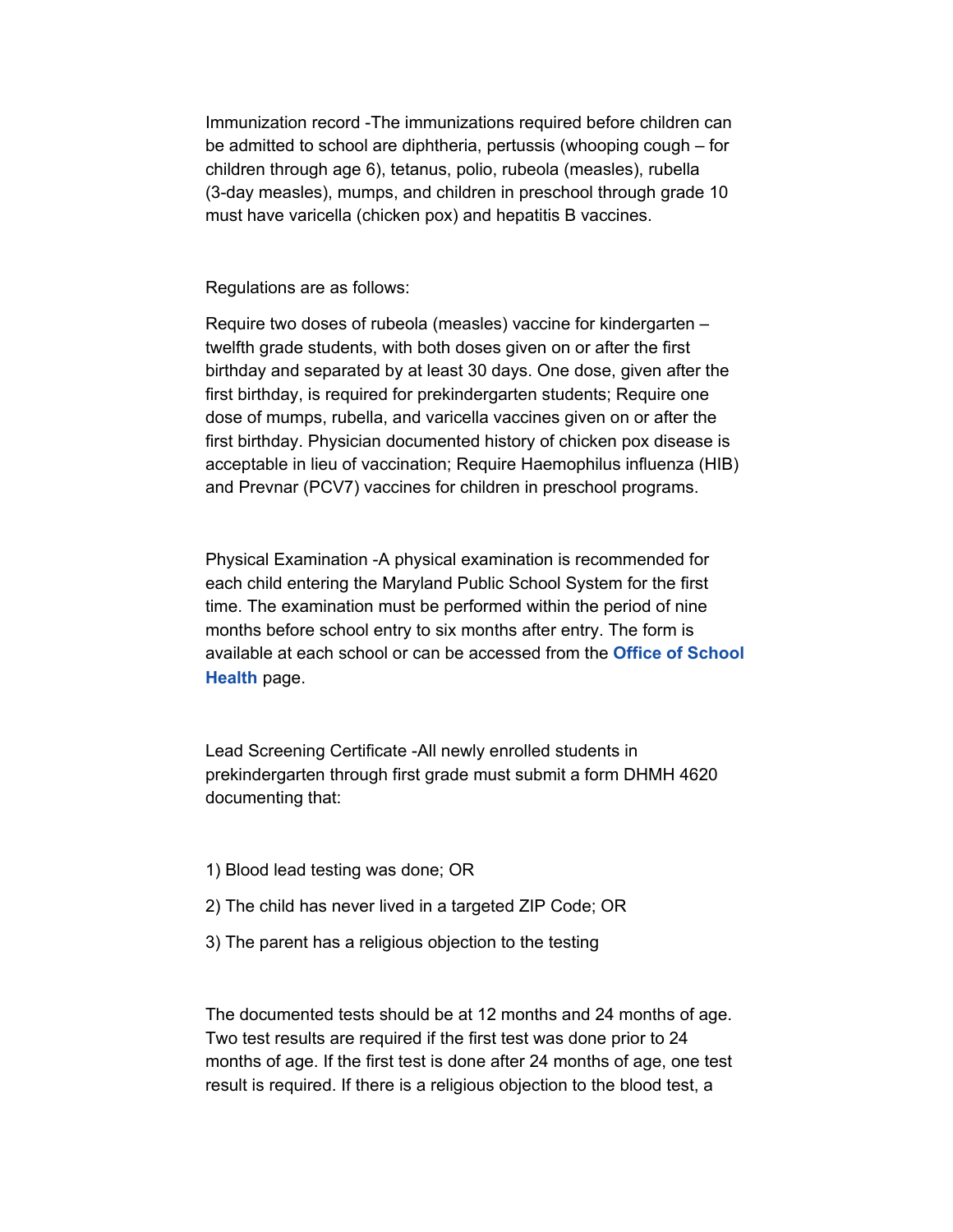Lead Risk Assessment must be administered by a health care provider. The form is available at each school or can be accessed from the **[School](https://www.pgcps.org/schoolhealth/) Health** page.

## *E. Last Report Card/Transcript (for students previously attending school)*

School records and original transcripts are required of secondary students and recommended for elementary students. Recent periods of non-school attendance must be accounted for.

## *F. Approval letter/documentation if NOT enrolling in the neighborhood school (when applicable)*

Parents/guardians who would like to transfer their child from their neighborhood school to another PGCPS school may submit a transfer request during the open student transfer season which usually occurs in spring. Transfer requests to schools with enrollment that exceeds state-rated capacity will not be considered. Bus transportation is not provided for transfer students. Contact the **Office of Student [Records,](https://www.pgcps.org/studentrecordsandtransfers/) [Transfers](https://www.pgcps.org/studentrecordsandtransfers/) and Archival Services**, at 301-567-8751, for additional information.

#### *G. Proof of Residency*

Prince George's County Public Schools reserves the right to investigate residency at any time without notification or consent whenever the authenticity of proofs are in question. Falsification or misrepresentation of residency documents is considered fraud and may result in sanctions, including the charging of back tuition, the immediate withdrawal of the student from the school system with no credits awarded, and the pursuit of criminal and civil charges.

Parents must notify their child's school when their home address changes and provide proof of their new residence. If families move out of Prince George's County, children are no longer eligible to attend Prince George's County Public Schools and will be withdrawn. If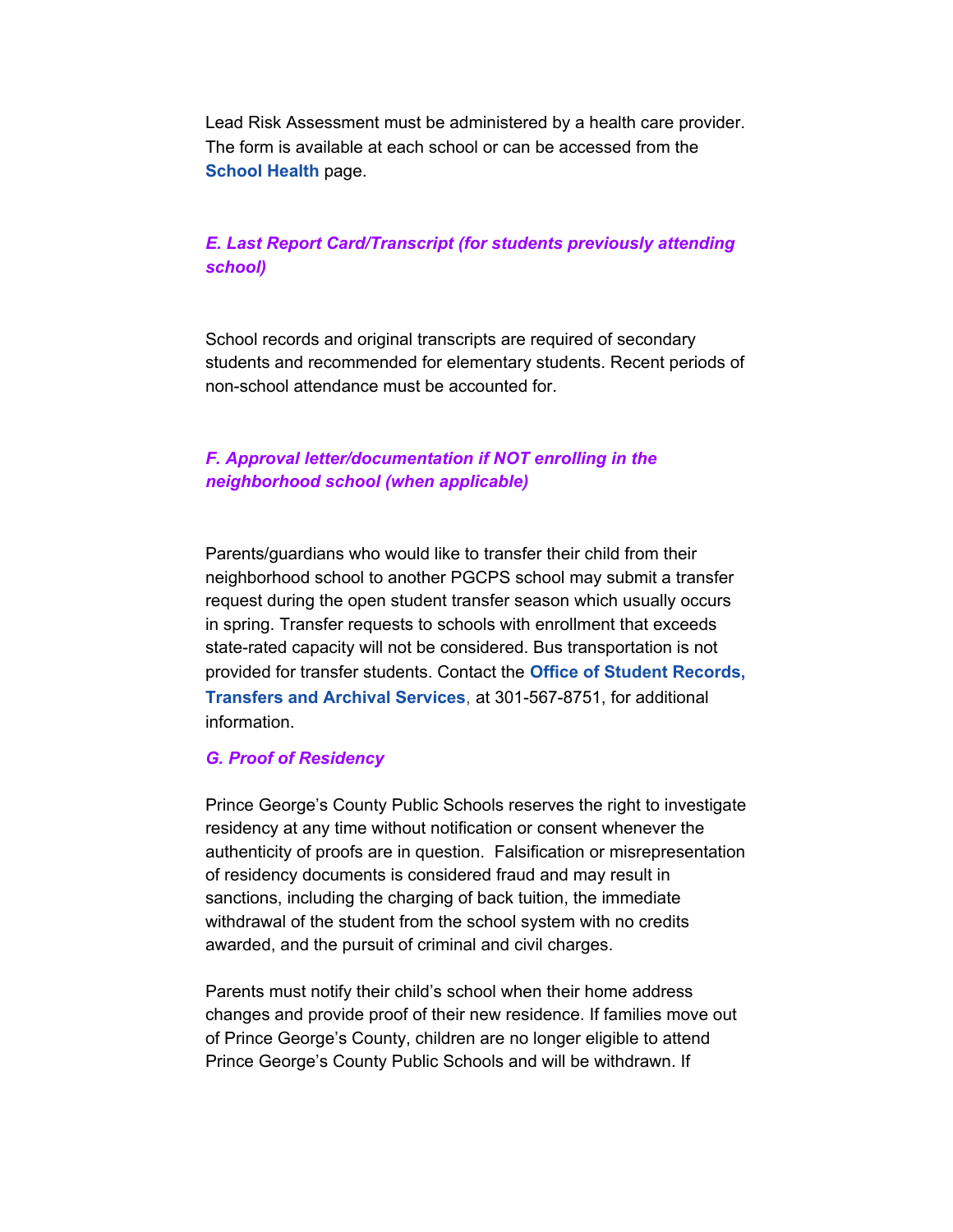families move out of the current school's attendance area, children are no longer eligible to attend the school and will be withdrawn.

Proof of residence may be established by a combination of the following documents:

Primary Proof of Residency

- Settlement papers
- Lease/rental agreement\*
- Deed of property
- Current mortgage statement
- Current tax assessment bill.

All documents must be originals. Settlement papers and lease/rental agreements, must be signed and dated by all parties.

\*Private party leases must be notarized by the landlord or a notarized letter from the landlord must be provided with the original lease.

If there are concerns about the residence, if the original term of the lease has expired, or if the ownership information is more than one year old, two additional documents of recent mail (listed below) will be required.

All additional documents must be originals, not copies. These documents must be delivered by US Postal mail and may include the following:

Secondary Proof of Residency

- non-cell phone bill
- utility bill
- credit card statement
- bank statement
- Mail from government agencies for official correspondence (excluding PGCPS)
- Hospital bill
- Auto, home, or health insurance policies

Copies of on-line documents are not acceptable as proof of residence with the exception of an electronic commercial lease accompanied by an original letter from the property manager.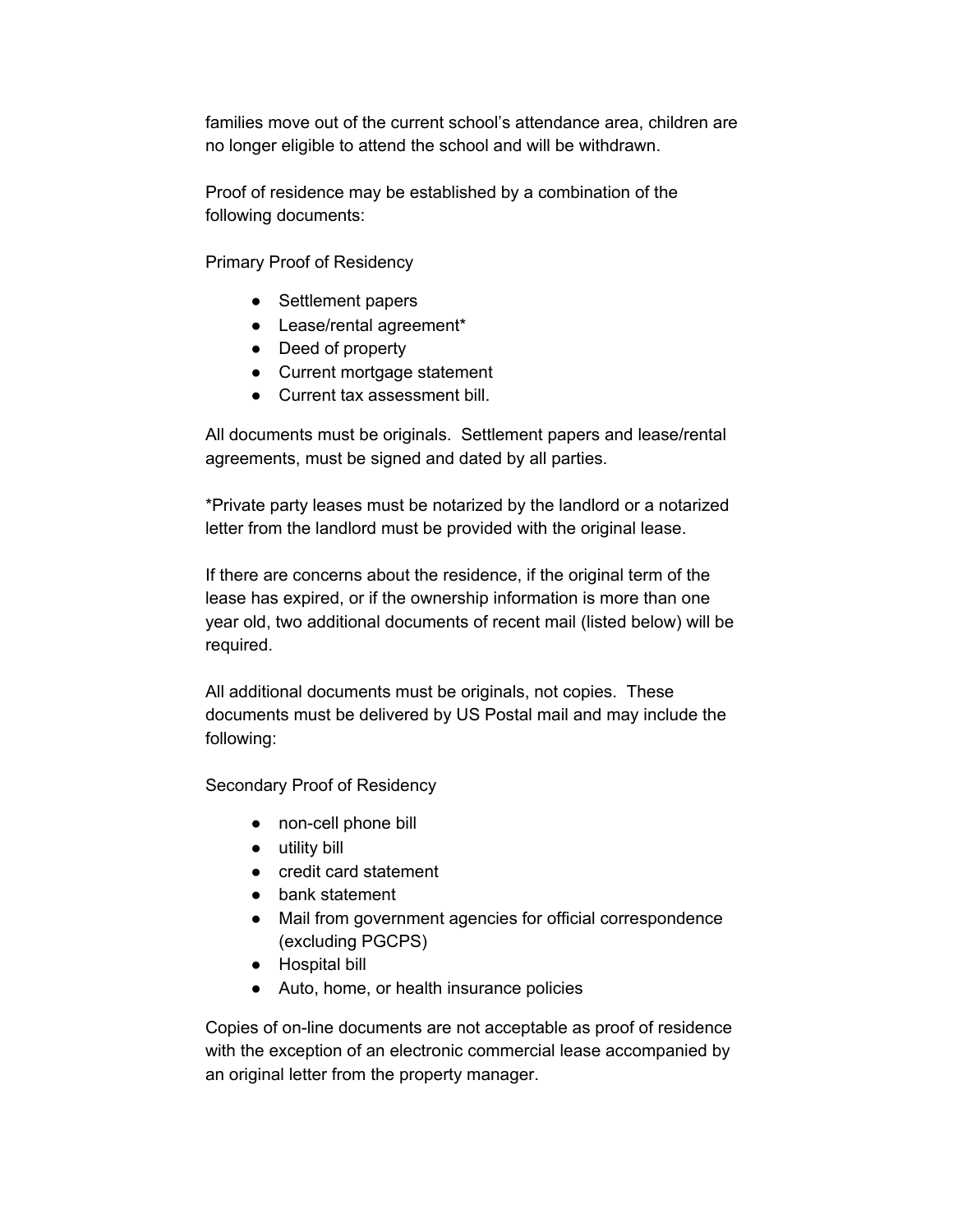For married couples where one spouse is the sole property owner/lessee, the property ownership/lessee documentation along with a marriage certificate and official mail of the registering spouse can be used for registration.

If you are unable to provide two proofs of residency in your name or are currently building/purchasing a home and moving into Prince George's County prior to the end of the first quarter, contact the Office of Pupil Accounting at 301-952-6300.

Shared Housing Affidavit (if applicable) If the family is living in the residence of a relative or a friend, a notarized **Shared [Housing](http://ektron.pgcps.org/WorkArea/DownloadAsset.aspx?id=171818) Affidavit** (**[Español](http://ektron.pgcps.org/WorkArea/DownloadAsset.aspx?id=171819)**), signed by both parties detailing the living arrangement, is required.

The relative or friend, with whom the parents reside,

- **must show their primary proof of [residency](https://www.pgcps.org/registration/#G) as listed in [Part](https://www.pgcps.org/registration/#G) G**.
- The parent registering the child must present official mail (**[secondary](https://www.pgcps.org/registration/#G) proof of residency listed in Part G**) to the school within 30 days of enrollment.

Parents should be advised that the school system reserves the right to monitor this type of proof periodically or as needed. The documents must be originals, not copies.

*NOTE: A notarized Shared Housing Affidavit should only be used when the parent/guardian and the student are living with relatives or friends and is completed on an annual basis. Additional items including recent mail may be required if there are concerns regarding the proof of residence, if the original term of the lease has expired, or if the ownership information of the relative/friends more than one year old*.

#### *H. Other Documents*

Please complete and upload the Questionnaire under the "Other Documents" option. (SEE [ATTACHED\)](https://mail.google.com/mail/u/0?ui=2&ik=cde8c11bb2&attid=0.1&permmsgid=msg-f:1676100585585581075&th=1742b49a2ba71c13&view=att&disp=inline&realattid=173c4a4bae948f04071)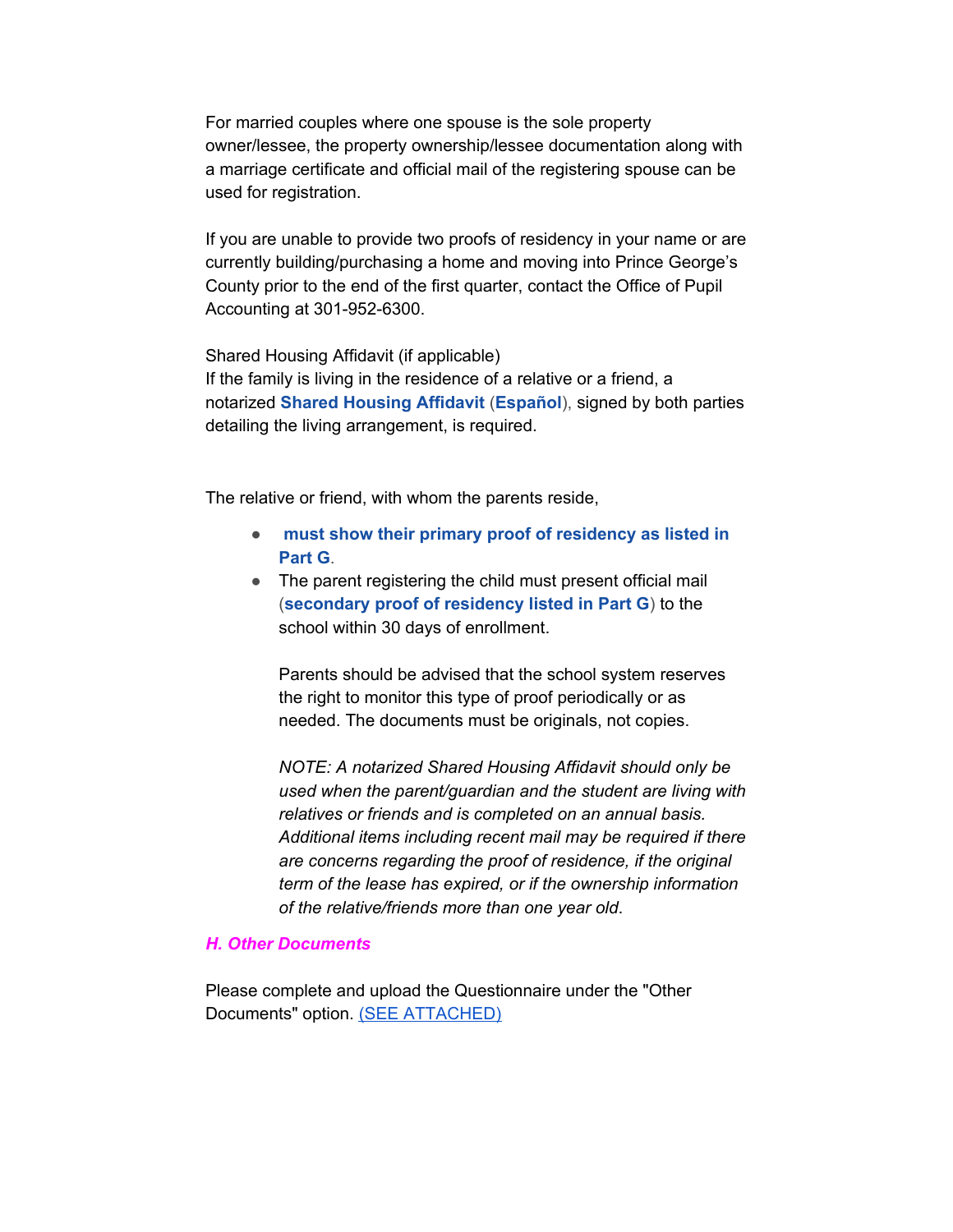# **Course selection**

Professional School Counselors:

Cynthia Critten 12th Grade cynthia.critten@pgcps.org Lia Jones 11th Grade lia.jones@pgcps.org Alicia Greene 10th Grade alicia.greene@pgcps.org Latasha Mann 9th Grade latasha.mann@pgcps.org

The Professional School Counselors will make their best effort to respond to your inquiries about course selection. Please be aware that they are 10-month employees, so it may take more time to receive a response than normal. Make certain that the withdrawal/transfer packet includes an official final transcript and a copy of 504/IEP (if applicable) Please also be sure to note whether your student was placed in Honors courses during the previous academic year. Your child's grade level counselor will create their schedule in accordance with MSDE graduation requirements upon review of the final transcript/report card from last school year and available course offerings. Course requests are not guaranteed and are subject to change based on student enrollment and staffing. Listed below are elective options that are available at this time:

- AP Human Geography (Grades 11 & 12) & AP Government (Grades 10 -12)
- ROTC 1, 2, 3, and 4
- Band
- Chorus
- First Year Accounting (10-12)
- Principles of Business Administration (10-12)
- Business Law 1/Business Law 2 (10-12)

## **Transportation:**

Click [here](http://busstops.pgcps.org/Public/default.aspx?load=addressInput&skipPlan=true) to see if there is a bus assigned to your address. If there is no bus assigned to your address, you will be responsible for transporting your student to/from school until a bus is assigned. It typically takes 3 -5 working days to be assigned a bus. The Transportation Office will send out messaging on your student's bus assignment in the latter part of the Summer.

## **Free or Reduced-Price Meals**

To apply click [here](https://www.applyforlunch.com/Home/PickDistrict)**.**